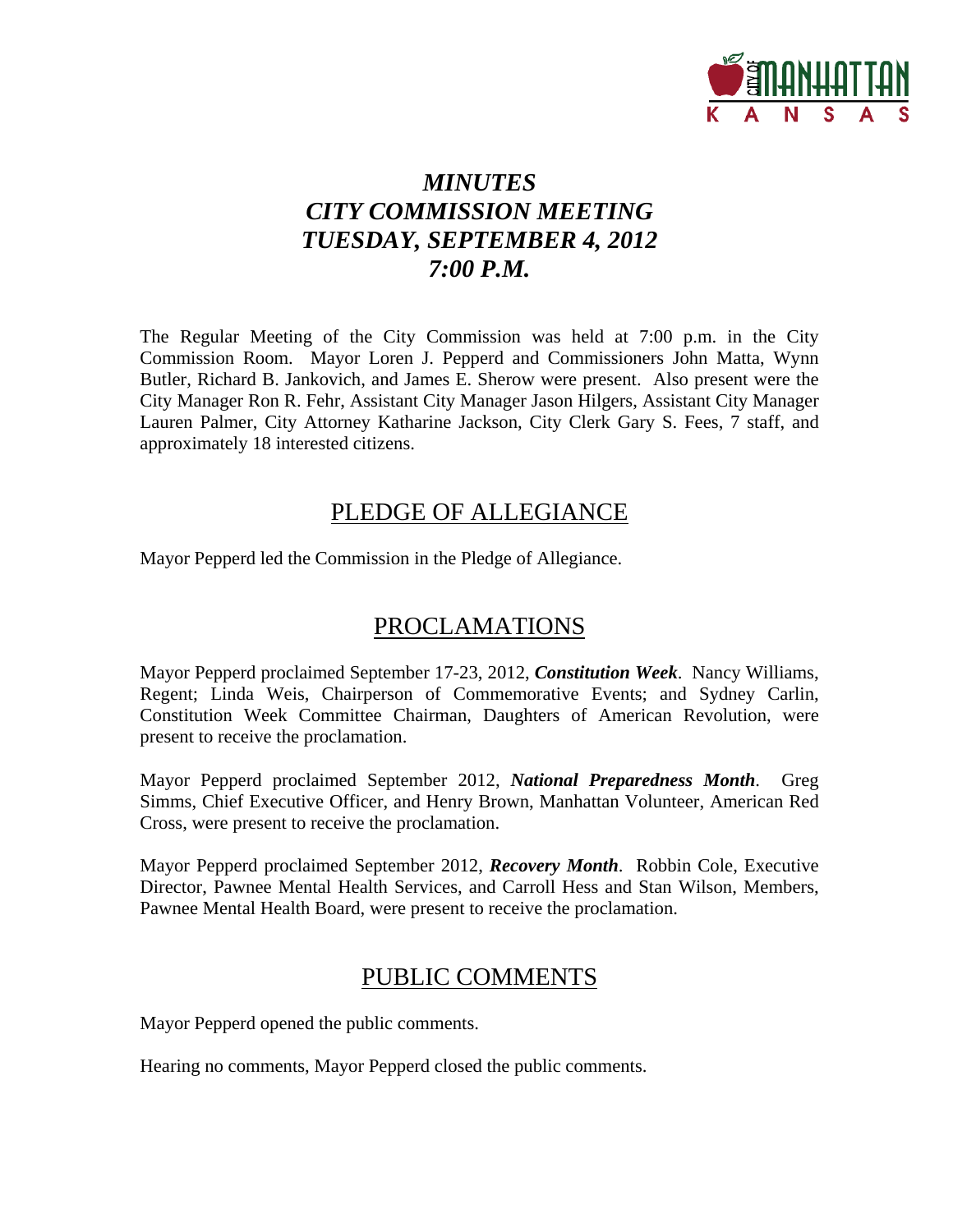**Minutes** City Commission Meeting September 4, 2012 Page 2

# COMMISSIONER COMMENTS

Commissioner Jankovich informed the community that Schools of Hope would be hosting a Reading With Heroes program at the Manhattan Fire Department, 2000 Denison Avenue, on September 11, 2012, from 5:30 p.m. to 7:30 p.m. He stated the event would include stories read by local fire fighters, police, emergency medical personnel, and soldiers. He encouraged the community to attend the event and enjoy free popcorn.

Commissioner Butler provided information on the Social Services Advisory Board, Special Alcohol Funds Advisory Board, and highlighted the social service agencies currently being funded and the total amount of funds received. He also provided additional information and clarification on the City's water bill donation program and hoped to see the program increase to a more substantial number.

Commissioner Sherow provided clarification regarding a recent article that appeared in *The Manhattan Mercury*. He stated that he was not opposed to the renewal of the halfcent sales tax ballot initiative; however, he was concerned with the Policy Resolution that was adopted by the City Commission.

Mayor Pepperd highlighted a memorandum provided by City Attorney Katie Jackson regarding the City's responsibility for education of a ballot initiative and an individual commissioner's ability to express an opinion on the issue. He informed the community that approximately 15 clubs and organizations are scheduled for educational presentations and that an open house regarding the Riley County half-cent sales tax renewal will be at Ray's Apple Market, 3007 Anderson Avenue, on Saturday, September 15, 2012, from 9:00 a.m. to 11:00 a.m., and encouraged members of the public to attend.

## CONSENT AGENDA

(\* denotes those items discussed)

## **MINUTES**

The Commission approved the minutes of the Regular City Commission Meeting held Tuesday, August 21, 2012.

## **\* CLAIMS REGISTER NO. 2709**

Bernie Hayen, Director of Finance, responded to questions from the Commission.

Karen Davis, Director of Community Development, also responded to questions from the Commission and provided clarification on work completed as part of the housing rehabilitation program.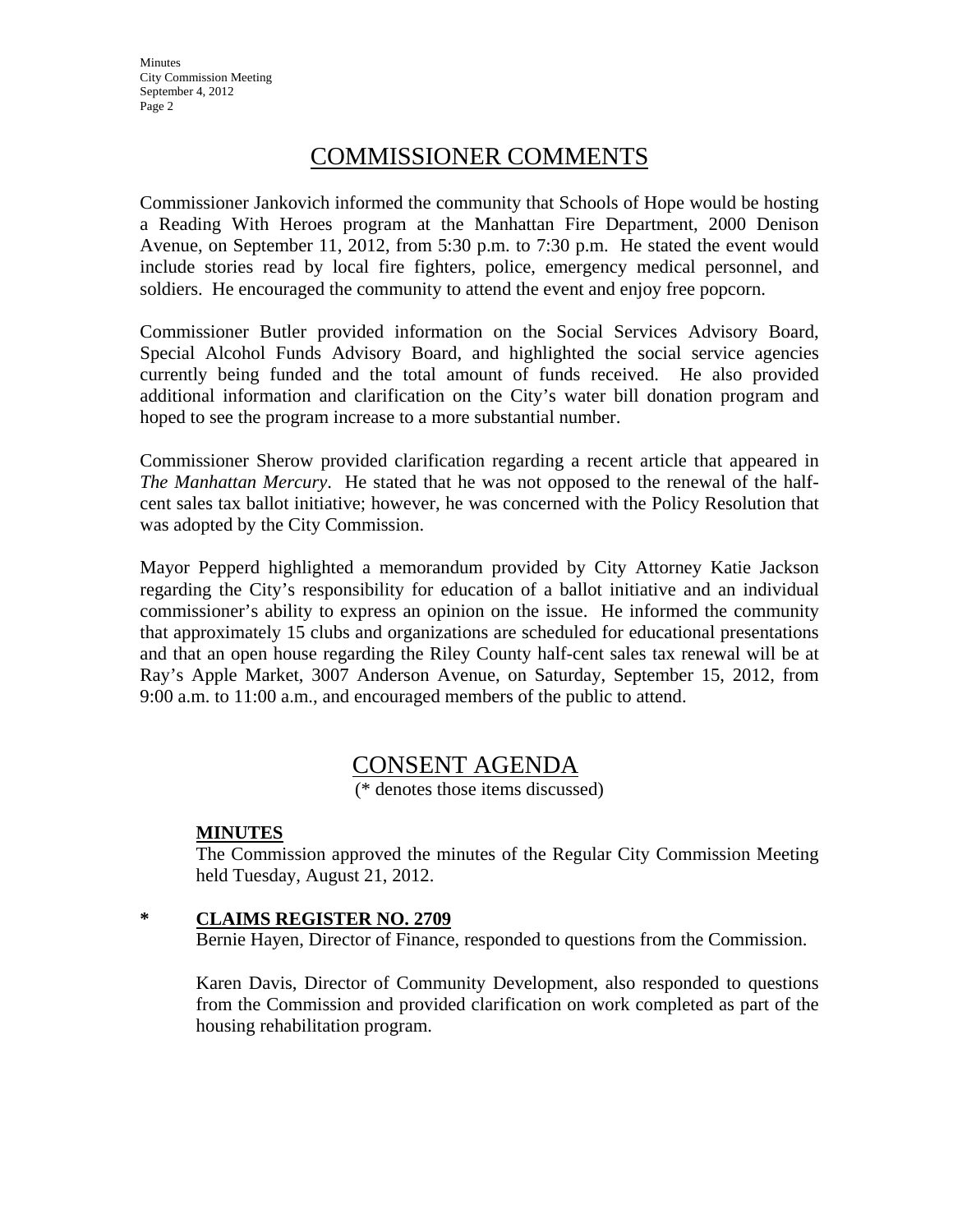# CONSENT AGENDA (*CONTINUED*)

#### **\* CLAIMS REGISTER NO. 2709** *(CONTINUED)*

The Commission approved Claims Register No. 2709 authorizing and approving the payment of claims from August 15, 2012, to August 28, 2012, in the amount of \$2,827,722.35.

#### **LICENSES**

The Commission approved an annual Cereal Malt Beverage Off-Premise License for Ray's Apple Market #447, 222 North  $6<sup>th</sup>$  Street, and Ray's Apple Market #448, 3007 Anderson Avenue.

## **ORDINANCE NO. 6963 – VACATE EASEMENT – LOTS 77-85 AND 97- 104, LEE MILL HEIGHTS, UNIT 4**

The Commission approved Ordinance No. 6963 vacating portions of a utility and drainage easement on Lots 77-85 and Lots 97-104 of Lee Mill Heights, Unit 4, Phase II, an addition to the City of Manhattan.

#### **ORDINANCE NO. 6964 – ANNEX – RESERVE ADDITION**

The Commission approved Ordinance No. 6964 annexing the proposed Reserve Addition, generally located west of the fourth and fifth fairways of Colbert Hills Golf Course, based on conformance with the Comprehensive Plan, the Growth Vision, and the Capital Improvements Program.

#### **ORDINANCE NO. 6965 – REZONE – RESERVE ADDITION**

The Commission approved Ordinance No. 6965 rezoning The Reserve Addition, from County R-PUD, Residential Planned Unit Development District, to R-S, Single-Family Residential Suburban District, based on the findings in the Staff Report *(See Attachment No. 1)*.

## **ORDINANCE NO. 6966 – AMEND – IMPLEMENT DATA STANDARDS**

The Commission approved Ordinance No. 6966 amending Section 32-3 of the City Code giving the City Engineer the authority to implement standards for electronic spatial and positional data.

## **\* REQUEST FOR PROPOSALS – ROUNDABOUT SCULPTURE – 4TH STREET AND BLUEMONT AVENUE (CIP #BR013P)**

Ron Fehr, City Manager, responded to questions from the Commission regarding the Request for Proposals document and proposed funding commitment.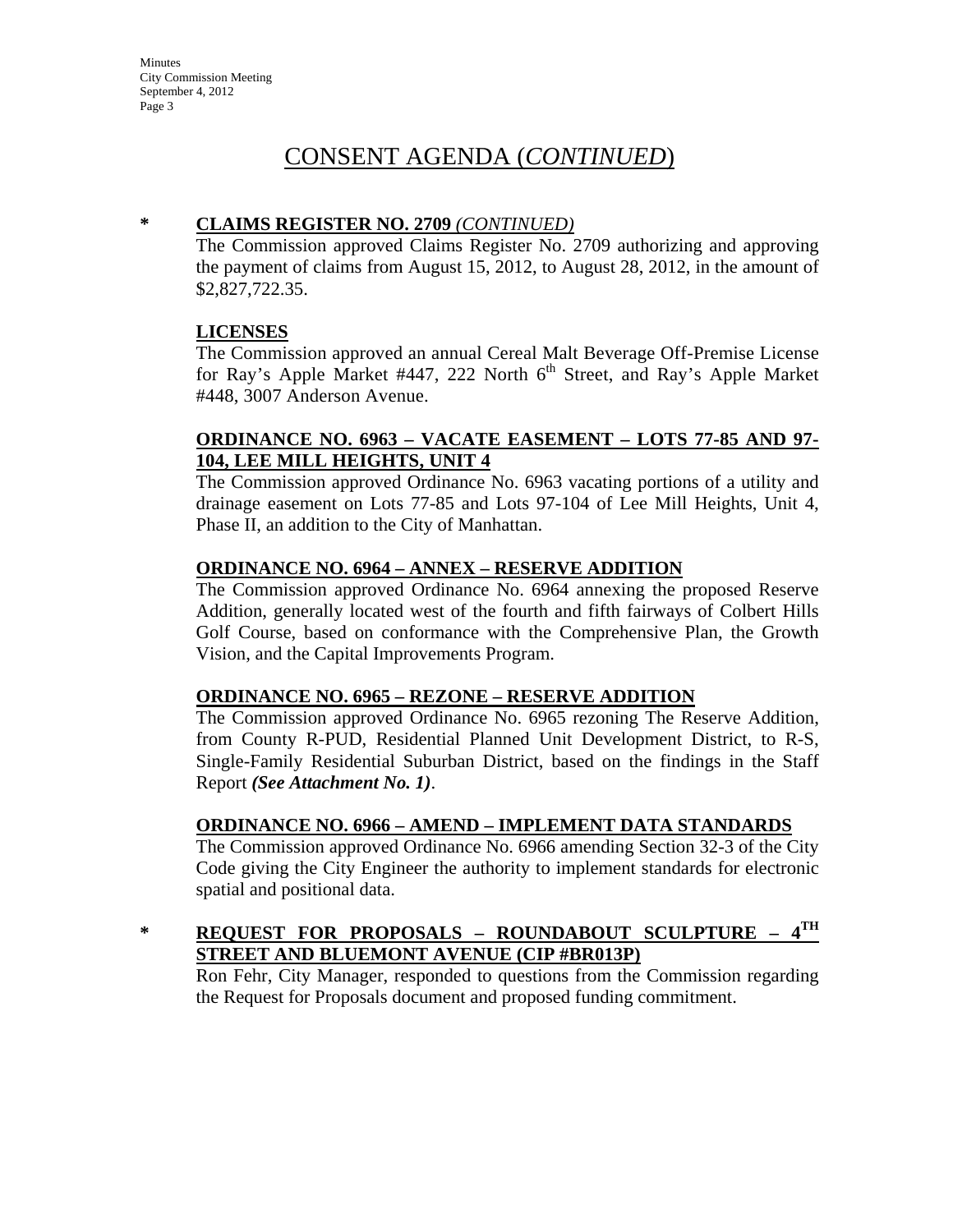# CONSENT AGENDA (*CONTINUED*)

## **\* REQUEST FOR PROPOSALS – ROUNDABOUT SCULPTURE – 4TH STREET AND BLUEMONT AVENUE (CIP #BR013P)** *(CONTINUED)*

Jason Hilgers, Assistant City Manager, provided additional information on the proposed funding of \$20,000.00 from Transportation Development District (TDD) funds to apply toward the project. He informed the Commission that these funds need to be spent on a project in the north end. He stated that the specifications for the project have not been written yet and that additional decisions will need to be made in the future.

After discussion and comments from the Commission, there was a consensus to clarify in the Request for Proposals document that the amount would be modified to include "up to" \$20,000.00 with TDD funds.

Ron Fehr, City Manager, provided clarification on the request to modify the Request for Proposals document.

The Commission authorized City Administration to solicit proposals for the design, construction, and installation of a sculpture for the roundabout at  $4<sup>th</sup>$  Street and Bluemont Avenue and appointed Commissioner Sherow to the Selection Committee.

#### **\* NEGOTIATE CONTRACT – PARKS AND RECREATION OFFICE/CITY AUDITORIUM (SP1206)**

The Commission authorized City Administration to negotiate a contract with Bruce McMillan Architects, of Manhattan, Kansas, for the preliminary design analysis to expand the Park and Recreation offices as well as analyzing options for City Auditorium.

## **AMEND DEVELOPMENT AGREEMENT – LOT 4, DOWNTOWN ENTERTAINMENT DISTRICT, UNIT 3**

The Commission approved an amendment to the public projects development agreement with Ron Fowles Construction, of Manhattan, Kansas, for Lot 4 of the Downtown Entertainment District, Unit Three.

## **AWARD CONTRACT – HOUSING REHABILITATION PROGRAM**

The Commission accepted the bids for 504 S. Manhattan Avenue; awarded the bid to the lowest responsible bidder; authorized the Mayor and City Clerk to enter into agreements with the contractor and property owner for expenditure of Housing Rehabilitation Funds; and authorized City Administration to approve any necessary change orders.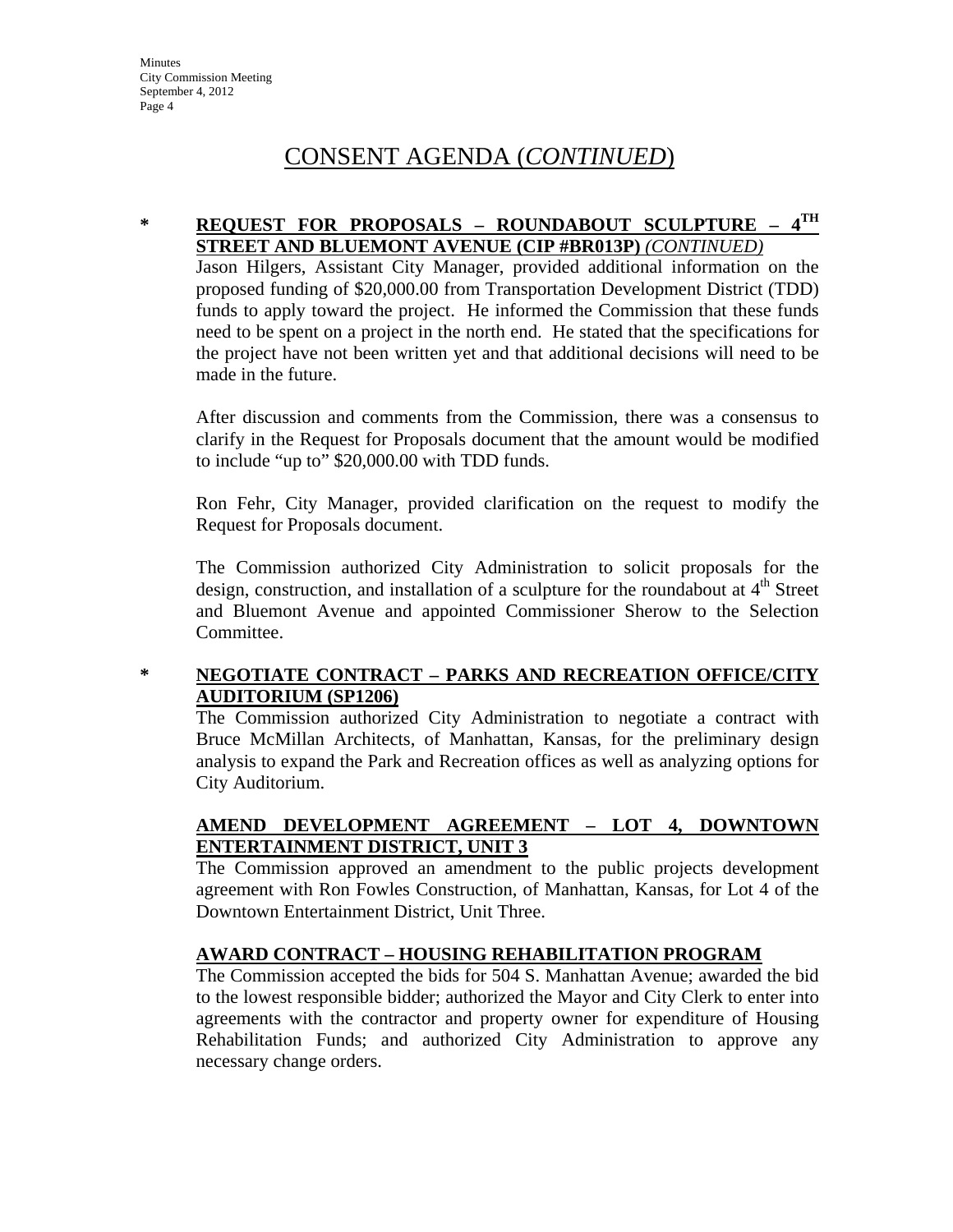# CONSENT AGENDA (*CONTINUED*)

## **GRANT AGREEMENT/PUBLIC SERVICE AGREEMENTS - CDBG – YEAR THREE**

The Commission authorized the Mayor to execute the Community Development Block Grant (CDBG) 2012 Grant Agreement (B-12-MC-20-0009) and the CDBG Public Services agreements with the Sunflower CASA Project, Manhattan Emergency Shelter, and USD 383.

#### **BOARD APPOINTMENTS – DOUGLASS CENTER ADVISORY BOARD**

The Commission approved the following appointments by Mayor Pepperd to the Douglass Center Advisory Board.

Re-appointment of Constance M. Birdsong, 811 Yuma Street Apt. B, to a three-year Geographic term. Ms. Birdsong's term will begin October 3, 2012, and will expire October 2, 2015.

Re-appointment of Glenna Burckel, 2031 Pierre Street, to a three-year At-Large term. Ms. Burckel's term will begin October 3, 2012, and will expire October 2, 2015.

After additional discussion and comments from the Commission, Commissioner Sherow moved to approve the consent agenda, as read, with the minor modification made on the Request for Proposals for Item G-REQUEST FOR PROPOSALS – ROUNDABOUT  $SCULPTURE - 4<sup>TH</sup> STREET AND BLUEMONT AVENUE.$  Commissioner Jankovich seconded the motion. On a roll call vote, motion carried 5-0, with the exception of Item H-NEGOTIATE CONTRACT – PARKS AND RECREATION OFFICE/CITY AUDITORIUM, which carried 3-2, with Commissioners Matta and Butler voting against the item.

# GENERAL AGENDA

## **PRESENTATION - 2011 CITY AUDIT**

Bernie Hayen, Director of Finance, introduced the item and introduced members of City staff and the Municipal Audit Committee.

Michelle Crow, CPA, Varney & Associates CPAs, LLC, presented an overview of the item and highlighted suggestions and observations in the Management Letter for the 2011 City Audit.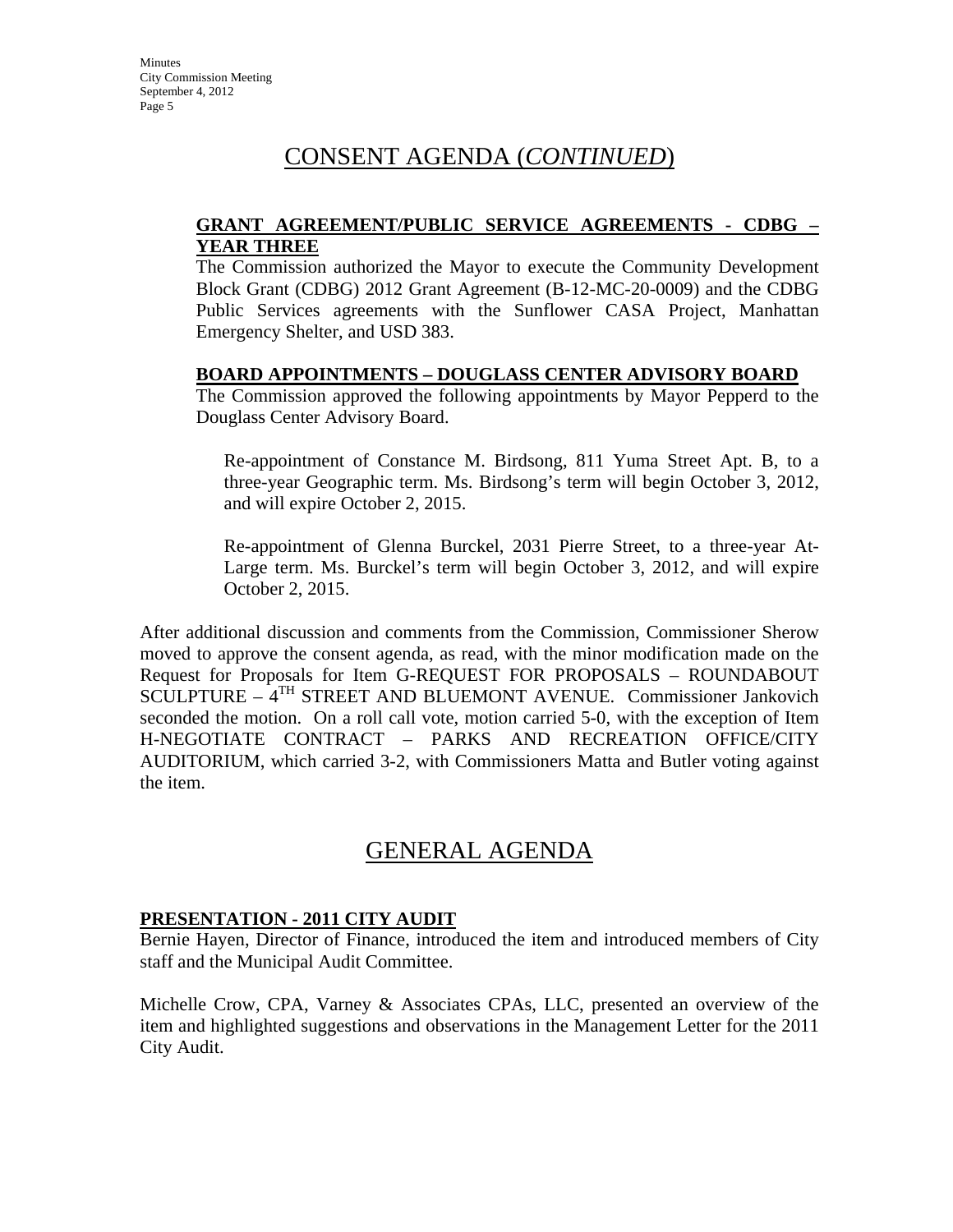# GENERAL AGENDA *(CONTINUED)*

## **PRESENTATION - 2011 CITY AUDIT** *(CONTINUED)*

Matt Schwartz, CPA, Varney & Associates CPAs, LLC, responded to questions from the Commission and provided clarification on the Community Development Block Grant (CDBG) program.

Karen Davis, Director of Community Development, provided additional clarification on the CDBG program.

Bernie Hayen, Director of Finance, responded to questions from the Commission.

Peter Van Kuren, Director, Manhattan Regional Airport, provided clarification on the existing farm lease agreement and process to ensure the City is receiving the best price when crops are sold. He then responded to questions from the Commission regarding the lease agreement.

Michelle Crow, CPA, Varney & Associates CPAs, LLC, responded to questions from the Commission regarding allowances for outstanding loan defaults.

Bernie Hayen, Director of Finance, responded to questions from the Commission regarding the collection process and outstanding fines with Municipal Court.

Dr. Eric Higgins, Chair, Municipal Audit Committee, thanked the Commission for putting together the Municipal Audit Committee and thanked the Committee members, City staff, and auditors with Varney & Associates CPAs, LLC. He provided an overview of the process of the Municipal Audit Committee and areas reviewed. He also highlighted the grant certification process and fulfillment of requirements. He then responded to questions from the Commission regarding economic development loans and accountability with grants.

Matt Schwartz, CPA, Varney & Associates CPAs, LLC, informed the Commission that grants have an administrative component. He then responded to questions from the Commission regarding grants and allowances for administrative purposes.

Karen Davis, Director of Community Development, provided additional information on the item and stated that in some cases administration time can be used for the local match.

Ron Fehr, City Manager, responded to questions from the Commission regarding grant administration and the budgeting process for grants.

Dr. Eric Higgins, Chair, Municipal Audit Committee, responded to questions from the Commission regarding the auditing of the Manhattan/K-State Innovation Center and stated that if the Commission desires additional information it could ask the company directly.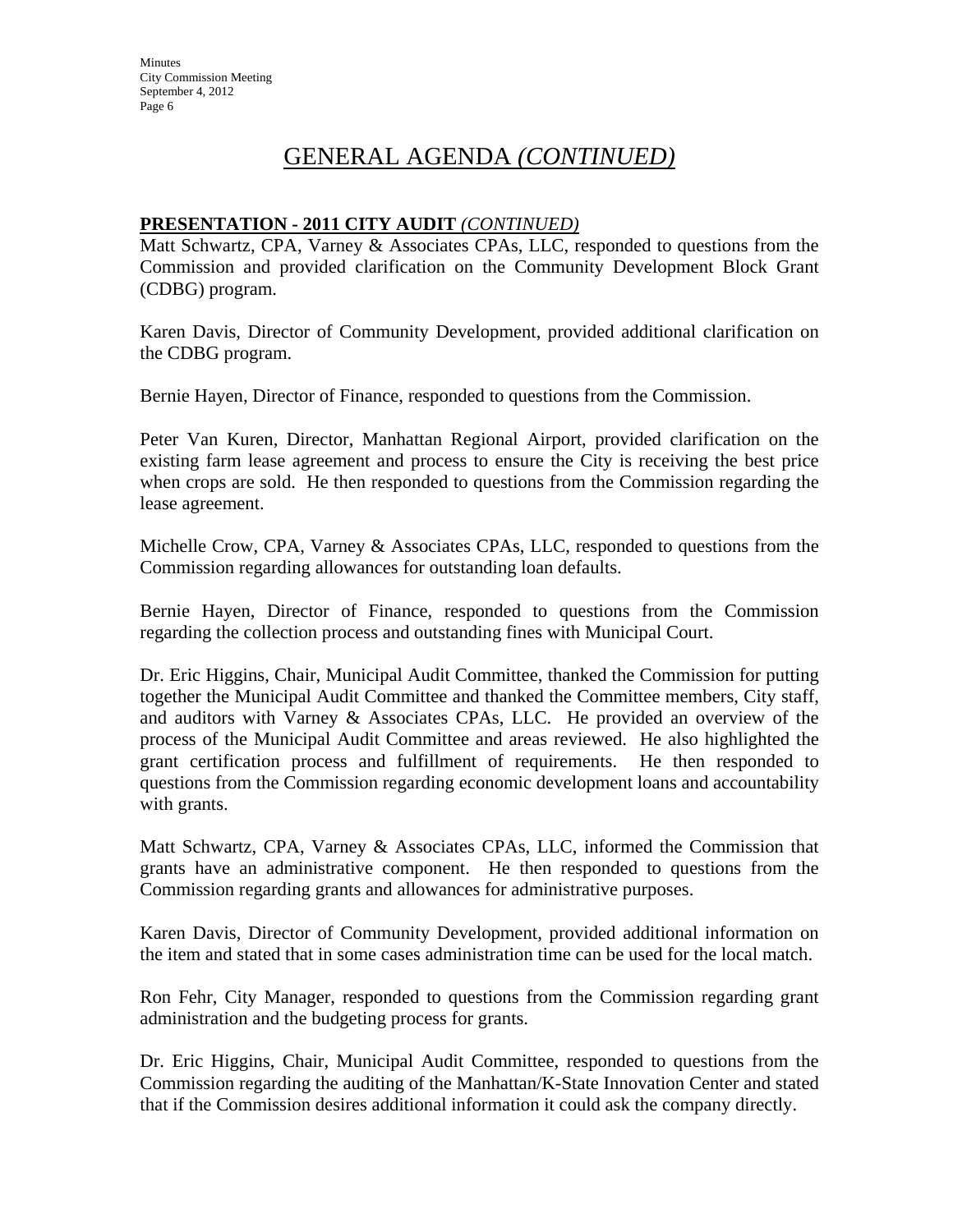## **GENERAL AGENDA (CONTINUED)**

#### PRESENTATION - 2011 CITY AUDIT (CONTINUED)

Ron Fehr, City Manager, provided additional background information on the item. He informed the Commission that the Annual Economic Development Report would be at a Work Session later this month with additional information.

Bernie Hayen, Director of Finance, provided closing remarks on the 2011 Audit and thanked the Municipal Audit Committee, members of the City's finance staff, and Varney & Associates CPAs, LLC, for their efforts.

After discussion and comments from the Commission, Commissioner Sherow moved to receive and accept the Auditor's reports for the 2011 City Audit. Commissioner Butler seconded the motion. On a roll call vote, motion carried 5-0.

#### **ADJOURNMENT**

At 8:16 p.m., the Commission adjourned.

ees, MMC, City Clerk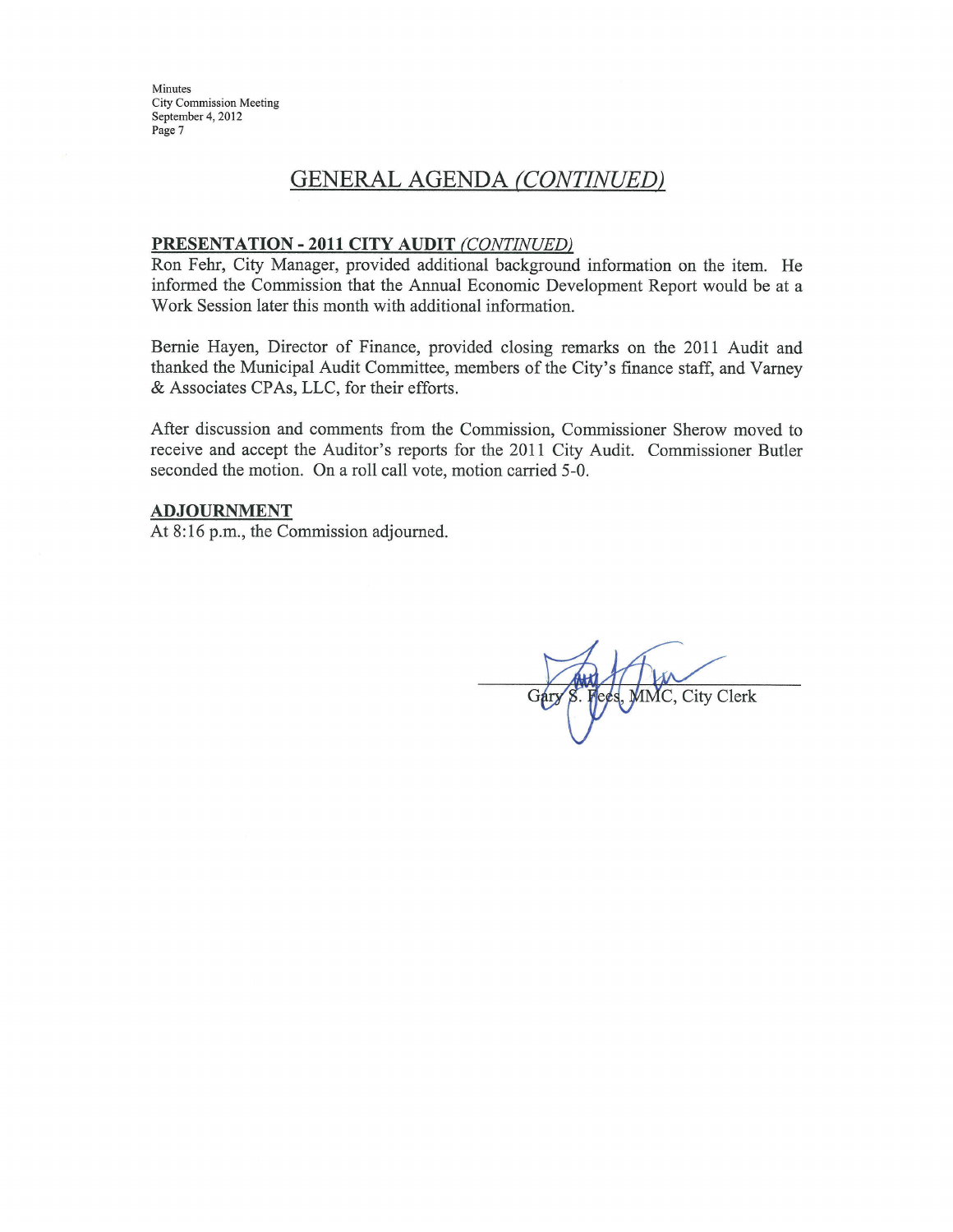### **STAFF REPORT**

#### **ON AN APPLICATION TO REZONE PROPERTY**

The proposed The Reserve Addition consists of Tract I, a proposed extension of Players Terrace, and Tract II, a very low density single-family residential development to be developed into phases, unless market demand dictates otherwise, consisting of seven residential lots and one tract of undevelopable land for access to the southern part of the subdivision.

**THE PRESENT ZONING DISTRICT CLASSIFICATION OF TRACT I AND TRACT II IS:** County R-PUD, Residential Planned Unit Development District.

**THE PROPOSED ZONING DISTRICT CLASSIFICATION OF TRACT I AND TRACT II IS**: R-S, Single-Family Residential Suburban District.

**APPLICANT/OWNER:** Grand Mere Development - Mary Vanier.

**ADDRESS:** 2021 Vanesta Place, Suite A, Manhattan, KS 66503.

#### **LOCATIONS:**

Tract I is generally located west of the intersection of Player's Terrace and Bellerive Drive.

Tract II is generally located west of the Colbert Hills Golf Course and Grand Mere Parkway.

#### **AREAS:**

Tract I is 0.77 acres in area.

Tract II is approximately 56 acres (55.67 acres) in area.

## **DATE OF PUBLIC HEARING: PLANNING BOARD:** Monday, August 6, 2012. **CITY COMMISSION:** Tuesday, August 21, 2012.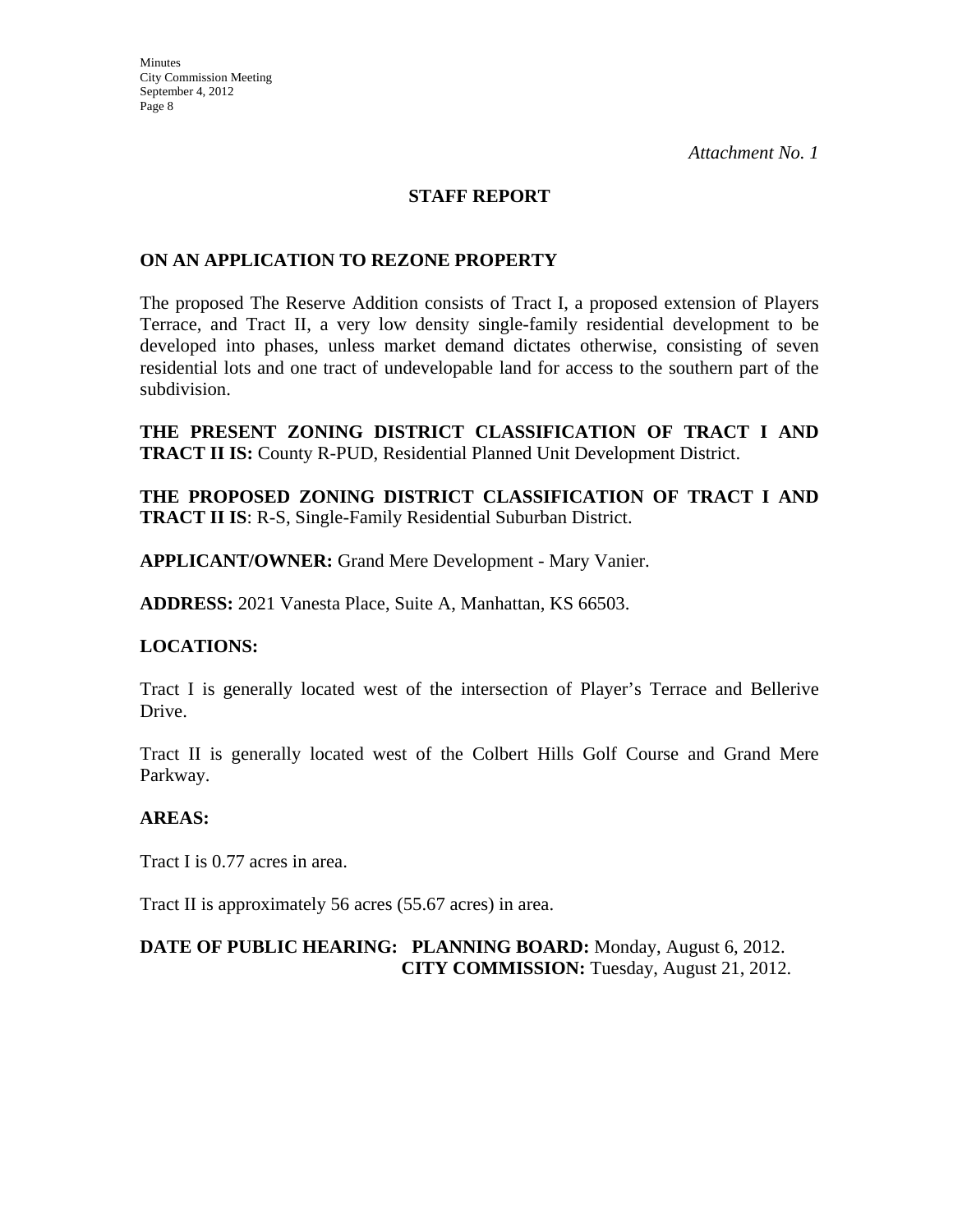## **THIRTEEN MATTERS TO BE CONSIDERED WHEN REZONING**

**1. EXISTING USE:** Tract I is open native grass land north of Bellerive Addition and adjoins multiple-family construction in Bellerive development. Tract I is intended for extension of public street access to Tract II and future development to the north in Grand Mere.

Tract II is pasture land, which is hayed annually. The future use of the land is for singlefamily residential development in Grand Mere, a Master Planned Golf Course community.

**2. PHYSICAL AND ENVIRONMENTAL CHARACTERISTICS:** Tract I is gently sloped and drains to the west. Tract II's physical and environmental characteristics are that it is open pasture with native grass cover on the flatter portions and heavily wooded steeply sloped ravines, at up to a 30 percent grade. Tract II is triangular shaped and bounded on the east and north by the Colbert Hills Golf Course. Open range land and pasture in Riley County adjoins the south and west sides of Tract II, which drains to the west and south eventually to Wildcat Creek.

## **3. SURROUNDING LAND USE AND ZONING:**

- **NORTH:** Colbert Hills Golf Course and Riley County range land; R-S District and County G-1, General Agriculture District.
- **SOUTH:** Riley County range land: G-1 District.
- **EAST:** Colbert Hills Golf Course and developing multiple-family and two-family Bellerive Addition; R-S District and R-3, Multiple-Family Residential District, and R-2, Two-Family Residential District.
- **WEST:** Riley County range land: G-1 District.

**4. GENERAL NEIGHBORHOOD CHARACTER:** Tract I will abut the northernmost multiple-family portion of Bellerive Addition, on which an apartment building will be built. Tract I will extend to the eastern edge of the Colbert Hills Golf Course. Tract II is at the western boundary of the City. The general character of the neighborhood is a mix of golf course and a developing multiple-family and two-family density residential neighborhood within a comprehensively planned neighborhood in the City.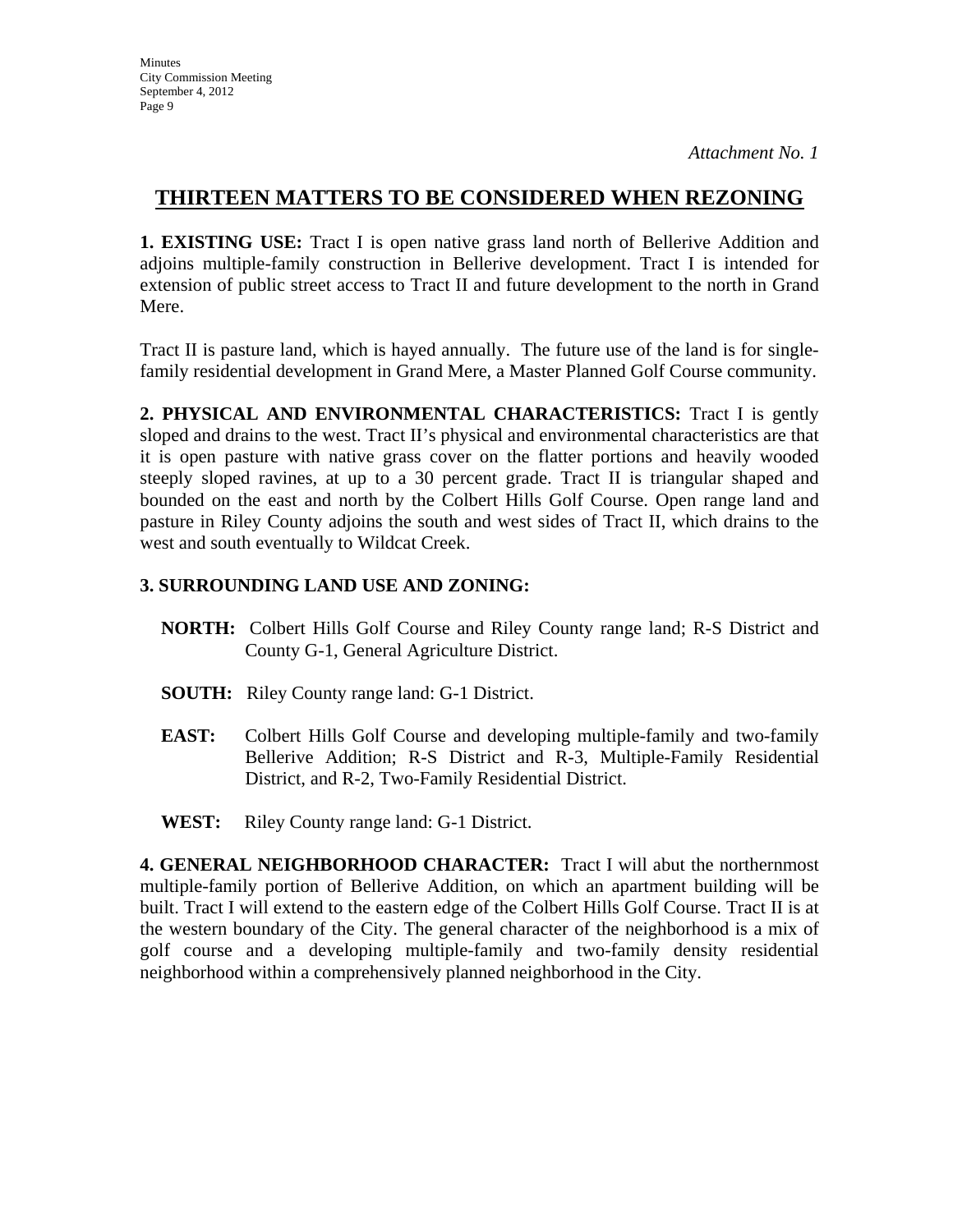**5. SUITABILITY OF SITE FOR USES UNDER CURRENT ZONING:** Tracts I and II were rezoned to their current zoning district, County R-PUD, in 1997. At that time, the developer of the golf course wanted assurance that when the golf course was annexed that a zoning district, specifically the County R-PUD for the golf course was attached rather than a general agricultural classification. The rezoning was done primarily for the benefit of the golf course development. The County R-PUD was not intended to develop under the PUD classification. Additionally, the County R-PUD predated the Grand Mere Master Plan and Comprehensive Plan, which currently recommends apartments on a larger site in which Tract I is located and low to medium density residential on Tract II; however, Tract I is only intended to develop as right-of-way but will allow for future access to the north. Development in Grand Mere is progressing to ensure attractive and orderly neighborhoods in response to changing market demand. Tract I and II are suitable for the proposed rezoning to R-S District and implements the more detailed policies of the Grand Mere community.

**6. COMPATIBILITY OF PROPOSED DISTRICT WITH NEARBY PROPERTIES AND EXTENT TO WHICH IT MAY HAVE DETRIMENTAL AFFECTS:** The proposed rezoning to R-S District is compatible with the surrounding neighborhood with seven proposed large residential lots ranging in size from approximately 3.35 acres to 14.05 acres. The proposed rezoning is remote and separated from other residential development in Grand Mere by the golf course, and from low density residential homes in Riley County by terrain and distance. Access to the site is proposed off the west side of Grand Mere Parkway from intersections, which were planned, designed and constructed to be consistent Grand Mere's Master Plan.

A minimal increase in light, noise and traffic can be expected, with minimal impact on the surrounding area due the limited number of residential lots in The Reserve.

To ensure compatibility within Grand Mere, architectural guidelines and design standards provide for building review and approval. A design review committee is responsible for enforcement of guidelines and standards *(see below III. COMMUNITY CONCEPTS AND DEVELOPMENT STRATEGY below in Grand Mere Master Plan)*. The guidelines and standards are private and are not part of the rezoning. The policy statements are mentioned because they are part of the Grand Mere Master Plan policies.

## **7. CONFORMANCE WITH COMPREHENSIVE PLAN:**

## **MANHATTAN URBAN AREA COMPREHENSIVE PLAN**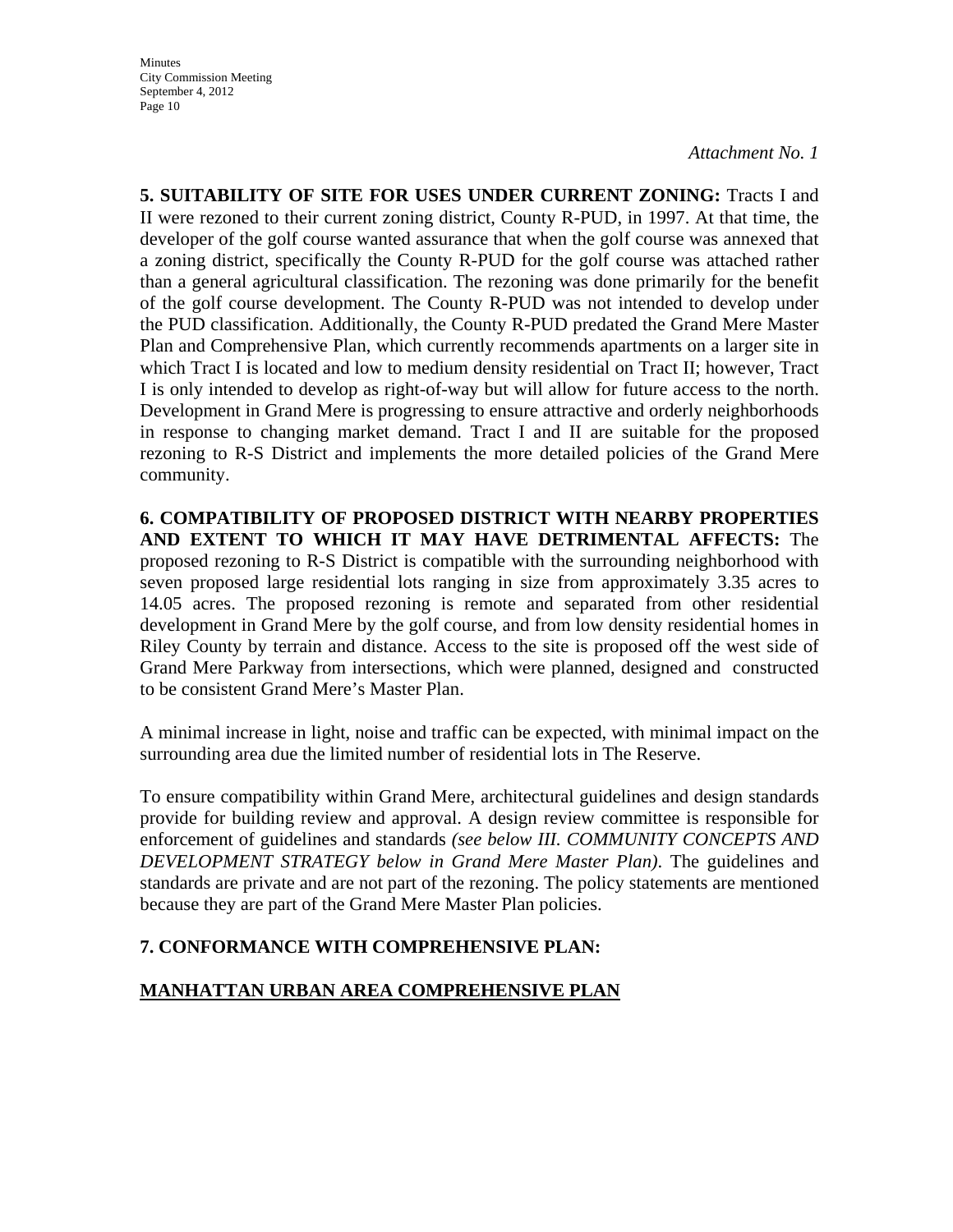The Reserve is shown on the Future Land Use Map in the northwest planning area as Residential Low/Medium Density**,** RLM. Applicable RLM Policies *(in italics)* of the Comprehensive Plan Include**:**

### **Residential Low/Medium Density (RLM)**

#### *RLM 1: Characteristics*

*The Residential Low/Medium Density designation incorporates a range of single-family, single-family attached, duplex, and town homes, and in appropriate cases include complementary neighborhood-scale supporting land uses, such as retail, service commercial, and office uses in a planned neighborhood setting, provided they conform*  with the policies on Neighborhood Commercial Centers. Small-scale multiple-family *buildings and condominiums may be permissible as part of a planned unit development, or special mixed-use district, provided open space requirements are adequate to stay within desired densities.* 

## *RLM 2: Appropriate Density Range*

*Densities in the Residential Low/Medium designation range between less than one dwelling unit/acre up to 11 dwelling units per net acre.* 

#### *RLM 3: Location*

*Residential Low/Medium Density neighborhoods typically should be located where they have convenient access and are within walking distance to community facilities and services that will be needed by residents of the neighborhood, including schools, shopping areas, and other community facilities. Where topographically feasible, neighborhoods should be bounded by major streets (arterials and/or collectors) with a direct connection to work, shopping and leisure activities.* 

#### **Grand Mere Community Master Plan**

The Grand Mere Community Master Plan was originally adopted in April 2000 and is included as a specific Land Use Element of the current Comprehensive Plan adopted in 2003. The Grand Mere Plan is a more detailed level neighborhood plan for the entirety of Grand Mere, which notes Tract I as Apartments #2, and Tract II as Single Family # 2, 16.5 acres, and Single Family #3, 20.3 acres, see below under Residential Types for the RLM description.

Applicable policies *(in italics)* for Grand Mere, a Master Planned Golf Course Community include: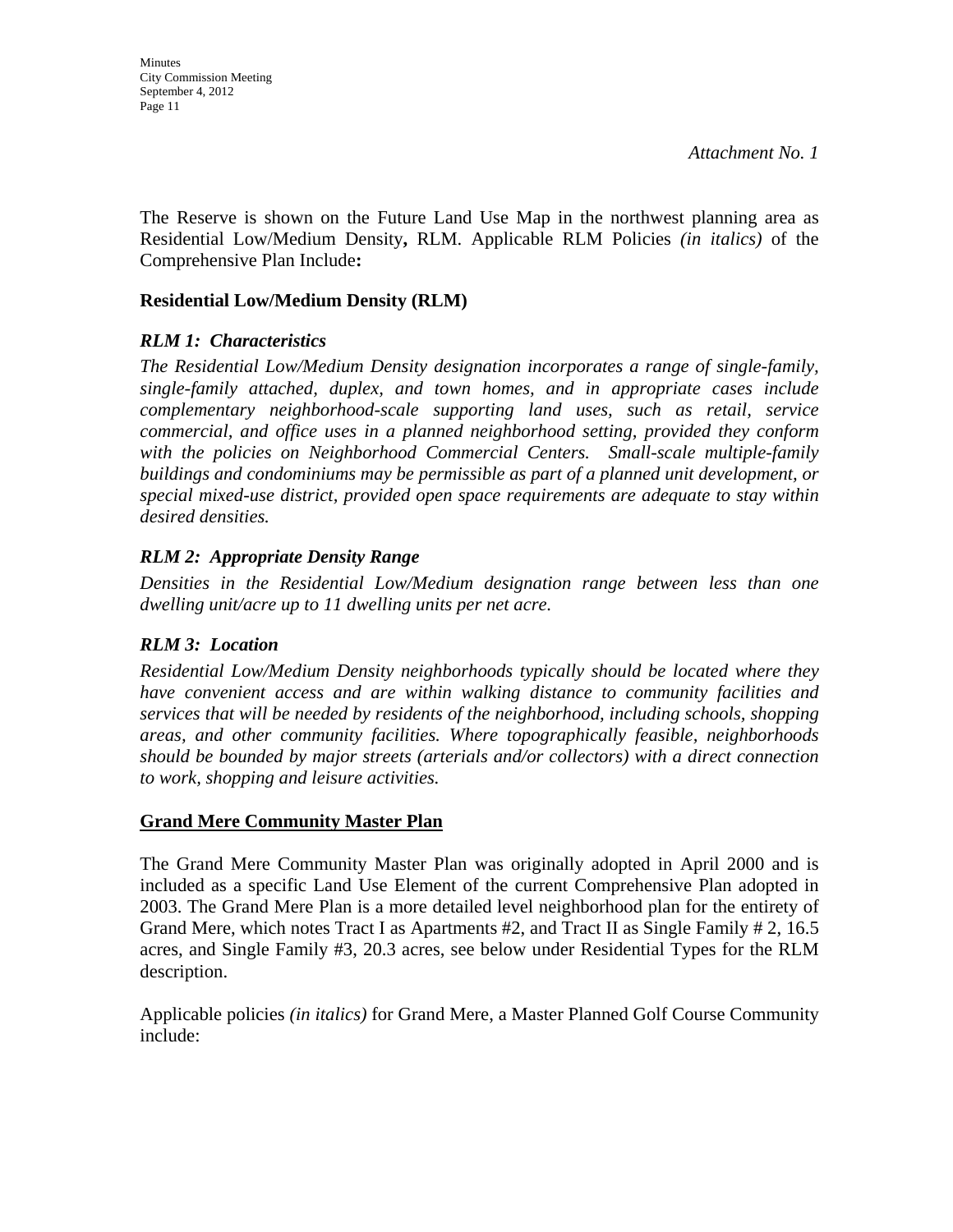## **Grand Mere, a Master Planned Golf Course Community**

## *PROJECT INTENT*

*The overall Land Use Amendment is intended to create a community designed within a park. By responding to the natural terrain, preserving natural corridors, protecting the slopes and riparian environment, a harmonious relationship with the land can be created for the community.* 

*Grand Mere is envisioned as an upscale residential community, with the University's Colbert Hills Golf Course and preserved open space interwoven throughout the development. The community is made up of individual neighborhoods defined by open space features, topography, connection to the Grand Mere Parkway, and the golf course. A strong joint effort has integrated the golf course design (Colbert Hills) and the overall community design (Grand Mere Development). The interconnectivity of automobile circulation, pedestrian/bicycles, and open space, as well as residential neighborhood placement and overall community utility location, has created a well integrated community with both future residences and community recreation as the main focus. Flexibility is built into the land use plan to allow the development to respond to market demand.* 

*Specific types of residential product may subtly change in the future due to market demand as the development pattern becomes clearer and as the community matures. The community will offer a high level of design quality, architectural variety, and a wide range of housing types to address the potential markets appropriate for an upscale development.* 

## *5 KEY DESIGN CONCEPTS*

## *1. Create a high quality residential community*

*Create a community of villages, residential neighborhoods, and neighborhood commercial areas centered along the projects' spine, Grand Mere Parkway. Through the use of architectural design guidelines and development reviews the quality of building construction will be maintained at the highest level.* 

## *2. Integrate the Natural Environment*

*Preserve the natural slopes and open space features. Provide a visual connection to the natural beauty of the development: the golf course in the valleys, the long vistas/views, and the prairie environment.*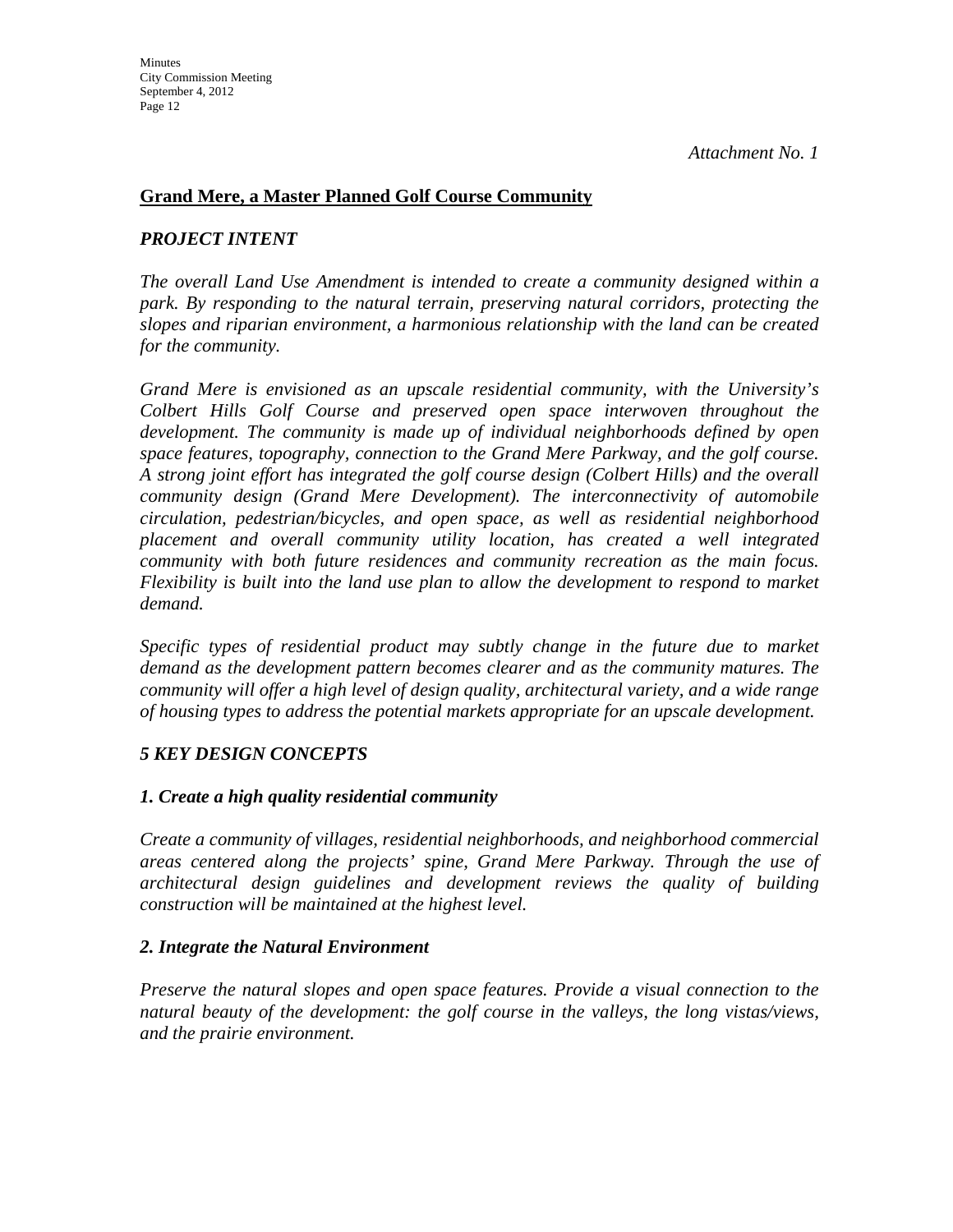## *3. Offer a Variety of Residential Living*

*Offer a wide range of residential products and lot types to address the market demands of the well informed and upscale consumer. An integrated community of many housing types will help to provide an interesting streetscape, a quality neighborhood texture, and a sustainable development.* 

## *4. Create a Pedestrian/Bicycle System*

*Provide pedestrian/bicycle connections throughout the development, following the Grand Mere Parkway, open space corridors and the linear park connections provided as part of the Master Plan along Little Kitten Creek and the continuation of the Hudson trail. Grand Mere Community Overall Development Plan* 

## *III. COMMUNITY CONCEPTS AND DEVELOPMENT STRATEGY*

*Grand Mere is proposed as a Master Planned Community consisting of a wide range of residential housing types and densities and will be utilizing both Planned Unit Development and Conventional Zoning Development standards based on specific sites and development types.* 

*The overall Grand Mere Project consists of 1,054 (estimated) acres, including the Colbert Hills Golf Course. Rather than dispersing development throughout the entire property, the project purposes to "concentrate" neighborhood development within residential and commercial villages on approximately 543 acres preserving almost 50% of the land as natural open space or golf course. This concept, while proposing a variety of home types and densities, provides large natural open spaces, golf course amenity for the general public, and peripheral residential villages as large lot or low density residential products that create an overall density (1.5 du/ac) for the site, consistent with the surrounding neighborhoods. All housing types shall belong to the Master Homes Association, which will be responsible for enforcing the covenants and restrictions, and maintaining the common grounds.* 

*Within the community, residential neighborhoods are supported by neighborhood commercial services, which provide a focus and entry element for the development. These neighborhood office and retail villages are envisioned as community services located at the development entries along the Little Kitten Creek entry and Kimball Ave. and the future northern entry on Marlatt.*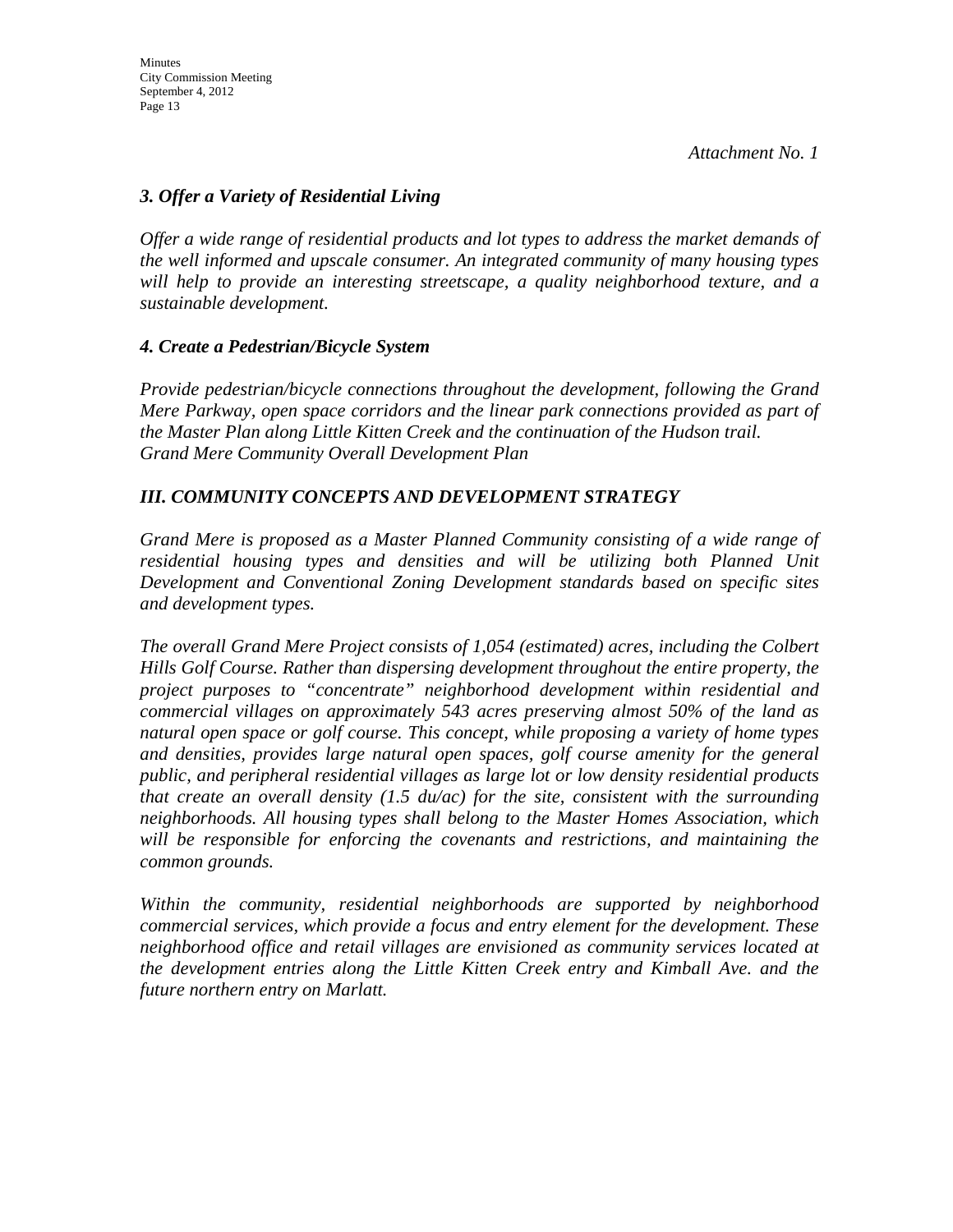*Throughout the plan, connecting open space systems, sidewalks and bike trails provide pedestrian connections between residential neighborhoods, public amenities and the neighborhood services. These are planned connections to occur in a variety of types and locations. As each phase of development is planned in detail, the specific pedestrian connections will be part of each village plat and relate back to the overall Circulation Parks & Open Space Plan.* 

*Grand Mere Community Architectural Guidelines and Design Standards will provide for the review and approval of all site and building plans for the Grand Mere property. The Design Review Committee of Grand Mere will be responsible for enforcement of these guidelines and standards. The Developer believes that careful planning and enforcement of design and development standards will ensure orderly, attractive, and lasting development, all of which will preserve and enhance the value of the community.* 

## *A. Residential Neighborhoods*

*The planning concept proposes a wide range of residential uses, with densities ranging from 1 to 20 dwelling units per acre (du/ac) within individual parcels. Generally, individual neighborhoods are envisioned as small enclaves in order to promote a mix of different product types, create intimate neighborhoods, and to build a strong community image from the project's onset. The key to a sustainable successful development is quality design and construction, and a variety of housing price points to attract a wide spectrum of residential consumers. Higher density residential, as well as small lot single-family opportunities are integrated into the community along Grand Mere Parkway, rather than isolated or located along the site's edges. While building a stronger new community, this concept also reduces impact on existing adjacent neighborhoods by focusing the traffic and circulation internally.* 

*Residential Types:* The majority of The Reserve, Tract II, is designated Single Family # 2 and #3, Single Family (RLM), in the Grand Mere Plan Tract I is noted for Apartments and is not described below as it is for right-of-way only. RLM is described as:

*The 273.4 acres of single family proposed for grand Mere represents 50% of the total proposed residential acreage. The detached single family products will range in size and*  density. The village of single family will be developed as parcels and each will be *controlled to maximize views, walkouts, and architectural design quality. Te Grand Mere Architectural Review Committee will provide design review of the homes and general site development guidance. Each single family village will be signed and themed as a unique part to the overall Grand Mere development and developed as the market demands. Each parcel will provide internal open space, storm drainage controls, and pedestrian linkages*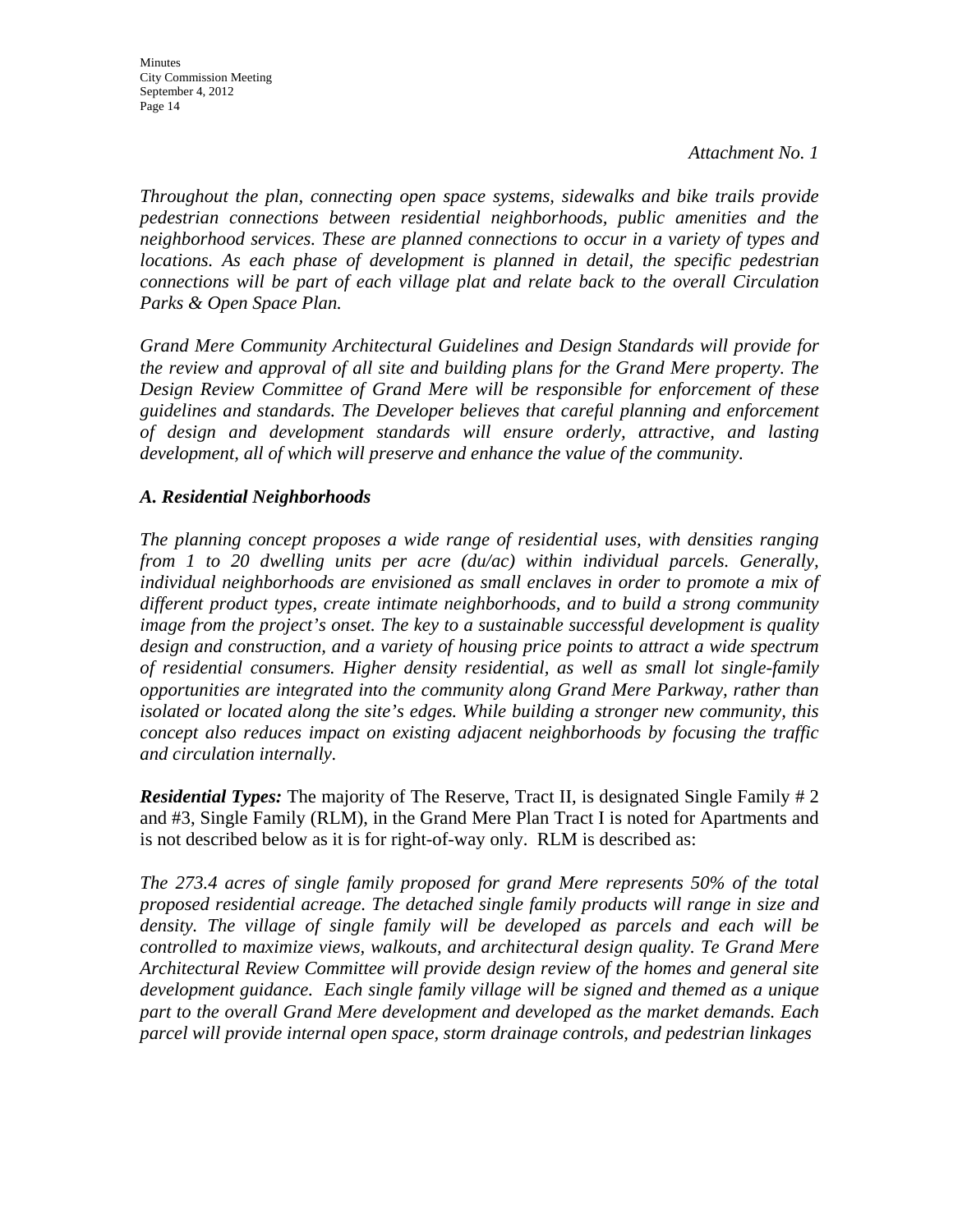*between the villages in addition to the designated Grand Mere Circulation Park & Open Space Plan.* 

## *C. Streets and Circulation System*

*Residential streets within Grand Mere are envisioned as a key element of "neighborhood quality," offering a place to walk and play, as well as to drive and park. The streetscape in and along the roads will reflect the quality of the community through the use of signage monumentation and landscaping depending on the location and natural conditions of the space providing strong visual "cues" to better orient drivers to their locations and destinations.* 

*When utilizing the approved Manhattan street system standards the hierarchy, streetwidths, design speeds, and travel/parking lanes are consistent and will not compromise auto on-street parking, or bike and pedestrian access. The street layout will frame important views and vistas, including buildings, golf course, and natural features. Onstreet parking is available on all local streets.* 

*The Master Planned Community will be accessed from Kimball Avenue and Marlatt Avenue. Additional access points into the Community from surrounding residential streets are shown on the Master Plan.* 

## *D. Pedestrian and Bicycle Circulation System*

*Connectivity with the City of Manhattan Linear Park Master Plan is our main focus for the overall trails system. A comprehensive pedestrian and bicycle system is proposed for the community to provide access to individual neighborhoods, the Club Facility and Hotel site, commercial services, and open space amenities~ Elements include both off-street and on street bike paths, natural unimproved trails, and a 17.2 acre linear park along Little Kitten Creek. An easement shall be provided for the extension of the Hudson trail northward, along the east property line to northeast corner section 3-10-7. All trail/path systems will be site- specifically designed at the time of construction. Each will be reviewed on a site-by-site basis to ensure sensitive placement and minimum disturbance. This will be coordinated with the Park & Recreation Board and the Parks and Recreation Department.* 

## *G. Golf Course Development*

*The Grand Mere development drainage and detention system shall be designed to work in concert with the golf course drainage and detention system. The course was designed to meet the environmental goals of the Audubon International Signature Status Program.*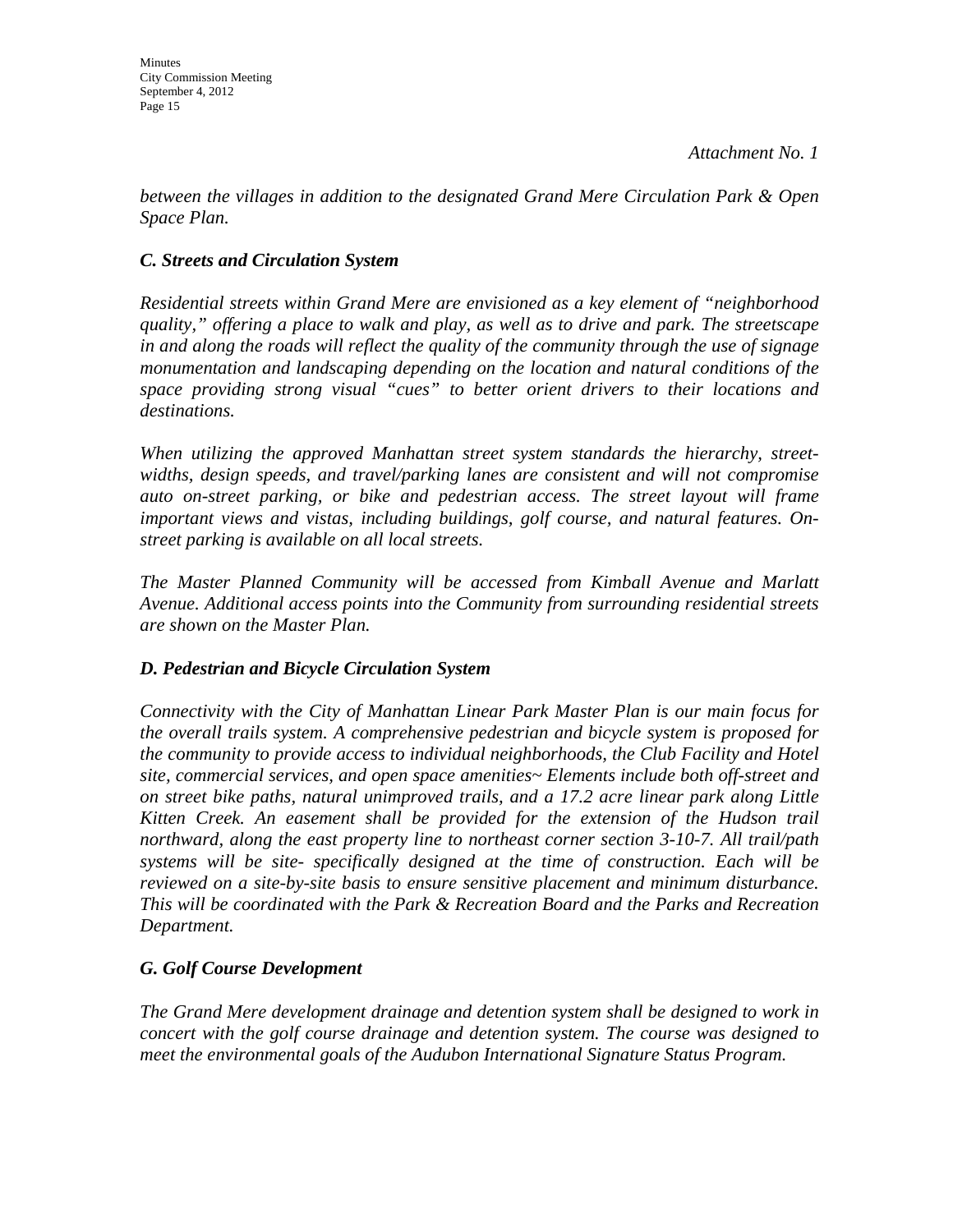### *Bike Paths, Trails and Sidewalks*

*Bike paths, trails and sidewalks are provided along the internal streets and open spaces to provide internal connections between the villages where possible. See the Circulation Parks & Open Space Plan* 

## *M. Current School District Boundaries*

*The school district boundary between Manhattan U.S.D. 383 and Riley County U.S.D. 378 divides Grand Mere into east and west jurisdictions crossing the property beginning at the S.W. Corner of Section 3-10-7 and continuing north to the N.W. Corner of Section 3-10-7.* 

The density in The Reserve is 0.13 dwelling units per net acre. The Comprehensive Plan suggests less than one to eleven dwelling units per net acre is appropriate in the RLM category and the Grand Mere Plan suggests a range of 1-20 dwelling units per acre in individual parcels and an overall density in all of Grand Mere of 1.5 units per acre.

**THE PROPOSED REZONING OF THE RESERVE CONFORMS TO THE POLICIES OF** Grand Mere, a Master Planned Golf Course Community, and the Comprehensive Plan.

## **8. ZONING HISTORY AND LENGTH OF TIME VACANT AS ZONED:**

| August 7, 1997          | County Commission approved Preliminary<br>Riley<br>Development Plan of Colbert Hills and the Wildcat PUD.                        |
|-------------------------|----------------------------------------------------------------------------------------------------------------------------------|
| August 14, 1997         | Riley County Commission approved Final Development<br>Plan.                                                                      |
| <b>February 7, 2000</b> | Planning Board approves resolution adopting Grand Mere<br>Community Master Plan and amendment of Comprehensive<br>Land Use Plan. |
| March 7, 2000           | City Commission approved first reading of an ordinance<br>adopting the Grand Mere Community Master Plan.                         |
| April 2003              | Comprehensive Plan adopted. Grand Mere Community<br>Master Plan adopted as a related plan and implementation<br>document.        |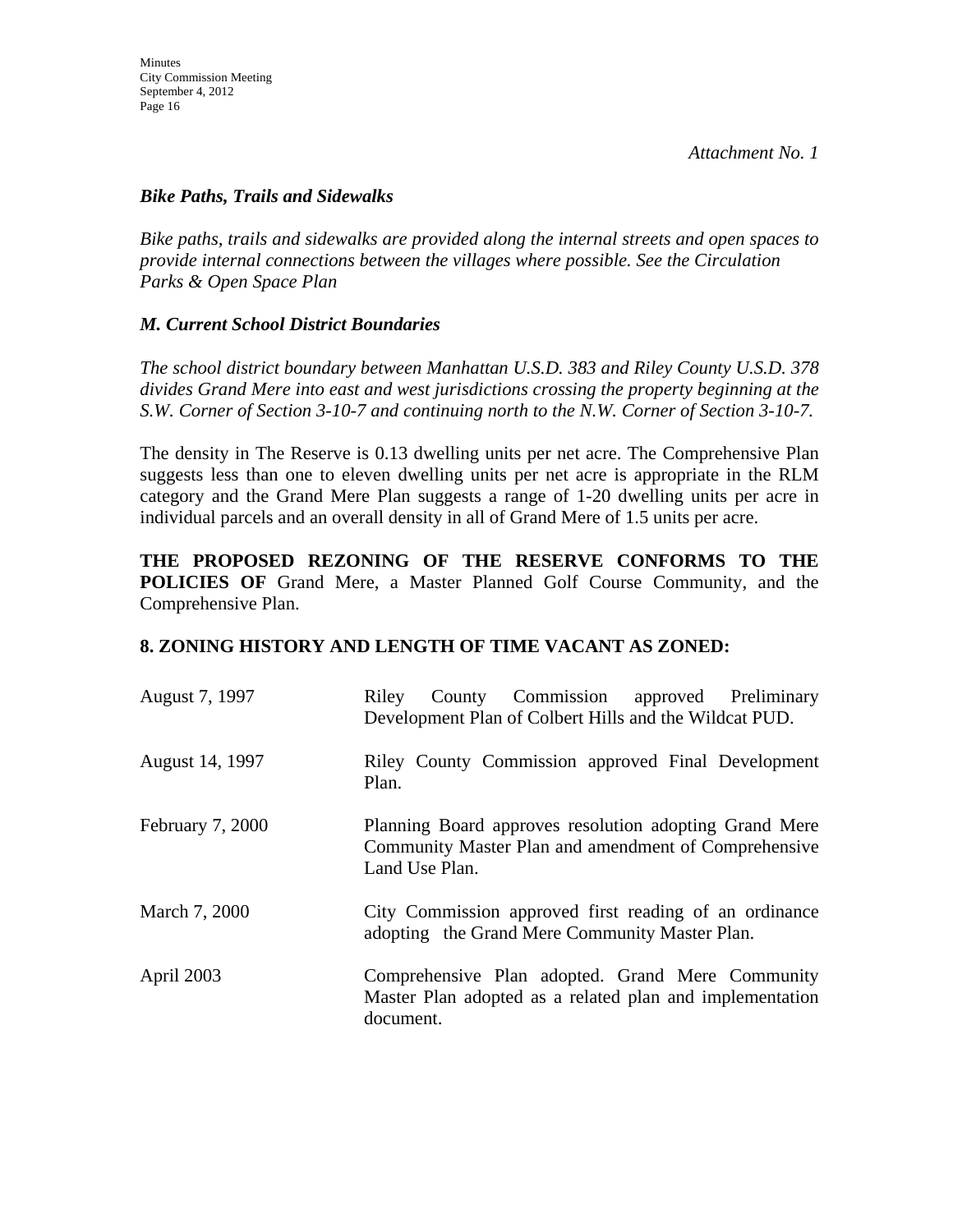Tracts I and II have remained vacant to date.

**9. CONSISTENCY WITH INTENT AND PURPOSE OF THE ZONING ORDINANCE:** The intent and purpose of the Manhattan Zoning Regulations is to protect the public health, safety, and general welfare; regulate the use of land and buildings within zoning districts to assure compatibility; and to protect property values.

The proposed rezoning is consistent with the intent and purpose of the Manhattan Zoning Regulations and R-S District because proposed lot sizes conform to the minimum requirements of the R-S District, which is designed to provide for single-family dwellings, and compatible uses, at a density no greater than one dwelling unit per 20,000 square feet. The proposed R-S District consists of seven lots, which range from approximately 3.35 acres to 14.05 acres in area. All lots and common area tract, Tract A, conform to the requirements of the R-S District. Tract A is common area to be owned and maintained by the Home Association and is for access purposes to the southern part of the development

Tract I is for right-of-way for access to Tract II.

- **10. RELATIVE GAIN TO THE PUBLIC HEALTH, SAFETY AND WELFARE THAT DENIAL OF THE REQUEST WOULD ACCOMPLISH, COMPARED WITH THE HARDSHIP IMPOSED UPON THE APPLICANT:** There appears to be no gain to the public that denial would accomplish. No expected adverse affects on the public health, safety and welfare are expected as a result of the rezoning. Development of the site cannot proceed until the proposed Preliminary Plat is approved. A separate application was submitted for approval of a Preliminary Plat. It may be a hardship upon the owner if the rezoning is denied.
- **11. ADEQUACY OF PUBLIC FACILITIES AND SERVICES:** Adequate street, sanitary sewer and water services are available.
- **12. OTHER APPLICABLE FACTORS:** None.
- **13. STAFF COMMENTS:** City Administration recommends approval of the proposed rezoning of The Reserve Addition from County R**-**PUD, Residential Planned Unit Development District, to R-S, Single-Family Residential Suburban District, based on the findings in the Staff Report.